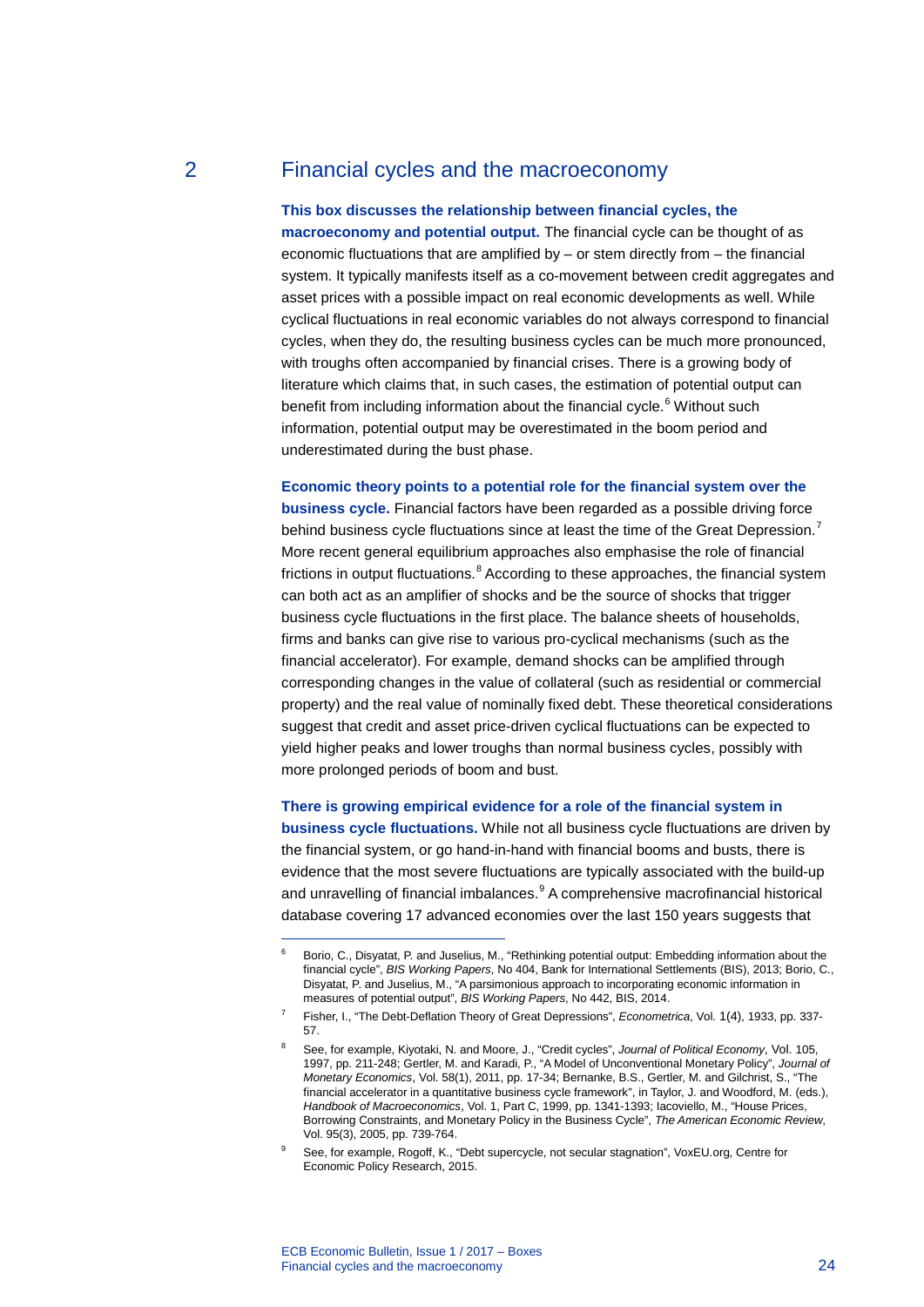financial and business cycles tend to co-move and be in the same phase significantly more often than not.<sup>[10](#page-1-0)</sup> It is also found that the correlation of output, consumption and investment growth with credit growth has strengthened substantially over recent decades, in parallel with an unprecedented increase in mortgage lending. There is also evidence that credit and asset price variables are relatively important in explaining real economic fluctuations at the global level.<sup>[11](#page-1-1)</sup> These findings suggests that economic expansions associated with strong credit growth are driven more by cyclical (as opposed to structural) factors than are other upturns.

#### **The path of potential output may be overestimated in credit-driven booms.**

Standard tools for potential output estimation which do not take into account the role of the financial system in business cycle fluctuations may provide an overly optimistic assessment of the supply side of the economy during financial booms. This is particularly true when nominal variables give weaker signals about the overheating of the economy, such as when inflation expectations are well anchored. While the availability of financing and low risk aversion in the expansion phase of the business cycle can boost underlying productivity growth by enabling more innovation, creditdriven expansion can also give rise to capital misallocation. Such episodes often entail significant increases in residential property investment, owing to the ability to collateralise this asset type via mortgage borrowing, with capital being concentrated disproportionately in relatively low-productivity projects and activities (such as housing and property development).<sup>[12](#page-1-2)</sup> Moreover, since residential property is included in typical measures of the capital stock, production function-based methodologies which use these data have a tendency to overestimate the productive capacity of the economy.<sup>[13](#page-1-3)</sup> As an illustration, the chart below shows potential output measures for the euro area, calculated using three different methodologies, including one that assumes a link between the financial cycle and real economic fluctuations. The latter method yields a lower path for the level of potential output in the pre-crisis boom years and a higher path in the post-2008 period than the methods that are not informed by financial variables. However, all three methods imply a slowdown in potential output growth after 2008.

-

<span id="page-1-0"></span><sup>&</sup>lt;sup>10</sup> Jorda, O., Schularick, M. and Taylor, A.M., "Macrofinancial History and the New Business Cycle Facts", *NBER Macroeconomics Annual*, Vol. 31, National Bureau of Economic Research, 2016.

<sup>11</sup> Dées, S., "Credit, asset prices and business cycles at the global level", *Working Paper Series*, No 1895, ECB, April, 2016.

<span id="page-1-2"></span><span id="page-1-1"></span><sup>&</sup>lt;sup>12</sup> However, capital misallocation is not necessarily confined to real estate type assets. For more detail, see Cecchetti, S.G. and Kharroubi, E., "Why does financial sector growth crowd out real economic growth?", *BIS Working Papers*, No 490, BIS, 2015.

<span id="page-1-3"></span><sup>&</sup>lt;sup>13</sup> The overestimation of potential output can lead to overly optimistic assessments of the fiscal policy stance and debt sustainability of countries experiencing financial cycle driven booms which may limit fiscal space and thus add to the drag on output in the event of a financial crisis. See Borio, C., Lombardi, M. and Zampolli, F., "Fiscal sustainability and the financial cycle", *BIS Working Papers*, No 552, BIS, 2016.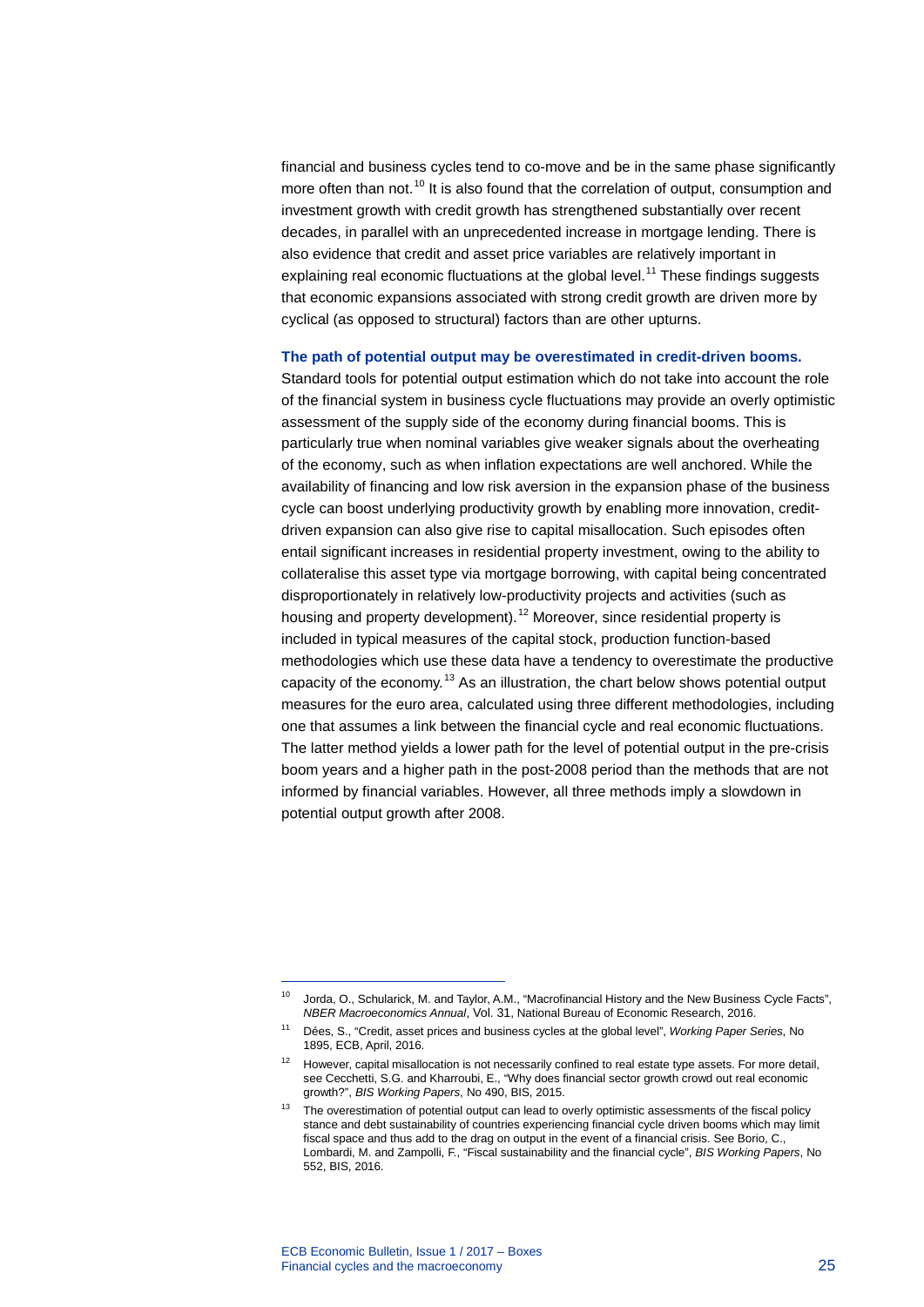#### **Chart**



Real GDP and different measures of potential output in the euro area

Sources: Eurostat and ECB staff calculations.<sup>[14](#page-2-0)</sup>

Notes: Trend 1 refers to a measure derived using the two-sided Hodrick-Prescott filter with the standard smoothing parameter for quarterly data (1600). Trend 2 refers to an estimate derived from a small unobserved components model that decomposes real GDP into trend and cyclical components with the help of reduced-form macroeconomic relationships such as Okun's law and a Phillips curve.Trend 3 refers to the same model augmented with a financial cycle component which is estimated as a common latent factor driving fluctuations in a number of financial variables, such as real credit growth to households and non-financial corporations, real growth rate of M3 and real growth rate of residential property prices. As potential output is an unobservable variable, all methods carry a high degree of uncertainty.

### **Severe downturns following credit-driven booms can have a negative impact**

**on potential output.** While economic downturns, such as the recent Great Recession, can arguably give rise to cleansing effects with a beneficial impact on future productivity growth, the reallocation of resources towards more productive uses may be hindered by supply constraints in the financial system. In particular, high non-performing loan (NPL) ratios, coupled with inadequate insolvency and bank resolution, can tie up capital in low-productivity firms and make acquisitions and the entry or expansion of innovative and potentially highly productive firms less likely to happen. [15](#page-2-1) Nominally fixed debt that has been accumulated in the boom period, coupled with collateral that has lost value during the bust, can limit the options for otherwise healthy firms to obtain external financing for productive investment projects – particularly when the lower bound on nominal interest rates is binding. The ensuing long process of repairing private sector balance sheets can further weaken domestic demand and lead to persistently high unemployment rates. With long periods of high unemployment, there is a greater chance of labour market hysteresis effects, particularly in rigid, overregulated labour markets. The reallocation process itself may introduce a temporary dip in potential output if, for example, the acquisition of resources that were locked in low-productivity activities is hampered by high barriers to entry.

-

<span id="page-2-0"></span><sup>14</sup> For a similar approach, see Melolinna, M. and Tóth, M., "Output gaps, inflation and financial cycles in the United Kingdom", *Staff Working Paper*, No 585, Bank of England, 2016.

<span id="page-2-1"></span><sup>&</sup>lt;sup>15</sup> See Adalet Mcgowen, M., Andrews, D. and Millot, V., "The Walking Dead? Zombie Firms and Productivity Performance in OECD Countries", *Economics Department Working Papers*, No 1372, OECD, 2016.